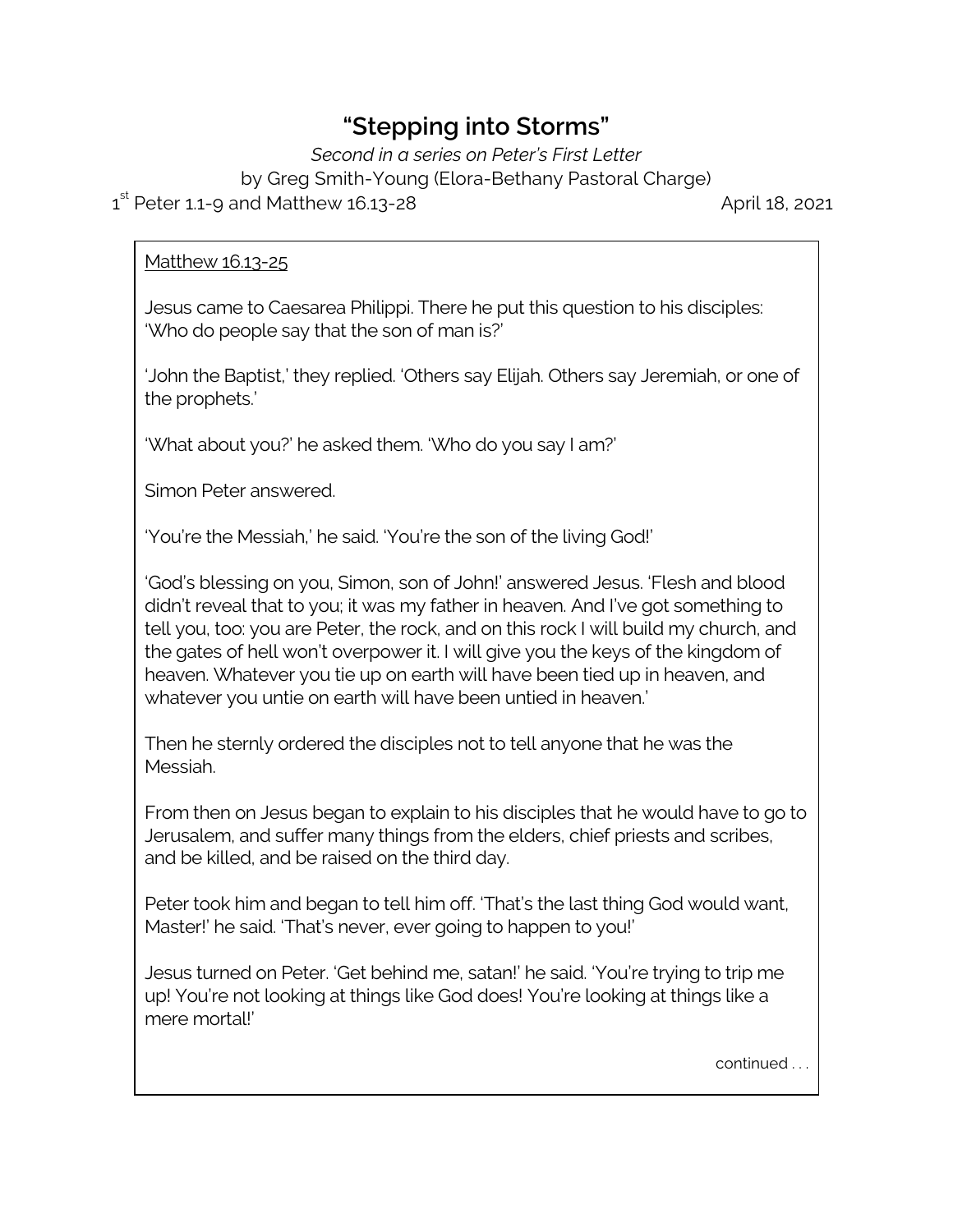## Matthew 16.13-25 (continued)

Then Jesus said to his disciples, 'If anyone wants to come after me, they must give themselves up, and pick up their cross, and follow me. Yes: if someone wants to save their life, they must lose it; and if anyone loses their life for my sake they will find it."

N. T. Wright's *Kingdom New Testament*

 $1^{\text{st}}$  Peter 1.1-9

From Peter, someone sent by Jesus the Messiah.

To those who are chosen exiles of the scattering in Pontus, Galatia, Cappadocia, Asia and Bithynia, who have been set aside in advance by God the Father, through the making-holy of the Spirit, for obedience to Jesus the Messiah and for sprinkling with his blood.

May grace and peace be multiplied on you!

May the God be blessed, the Father of our Lord Jesus the Messiah. His mercy is abundant, so he has given us a new birth into a living hope through the resurrection of Jesus the Messiah from the dead. Your new birth is into an incorruptible inheritance, which cannot be stained or diminished. It is kept safe for you in the heavens, and you are protected by God's power through God's faithfulness. Your new birth is into a salvation ready to be unveiled in the final time.

So you celebrate! Yes, you must suffer trials and tests for a little while. This is so the true value of your faith can be discovered. Your faith is worth more than gold. Gold can perish, even though it is tested by fire. What will come from this is praise, glory, and honour when Jesus the Messiah is unveiled. Although you've never seen him, you love him. Even though you don't see him now, you have faith in him and so rejoice with a glorious joy that is too much for words. You are receiving the goal of your faith: your salvation.

> My translation, using N. T. Wright's *Kingdom New Testament* and various commentaries.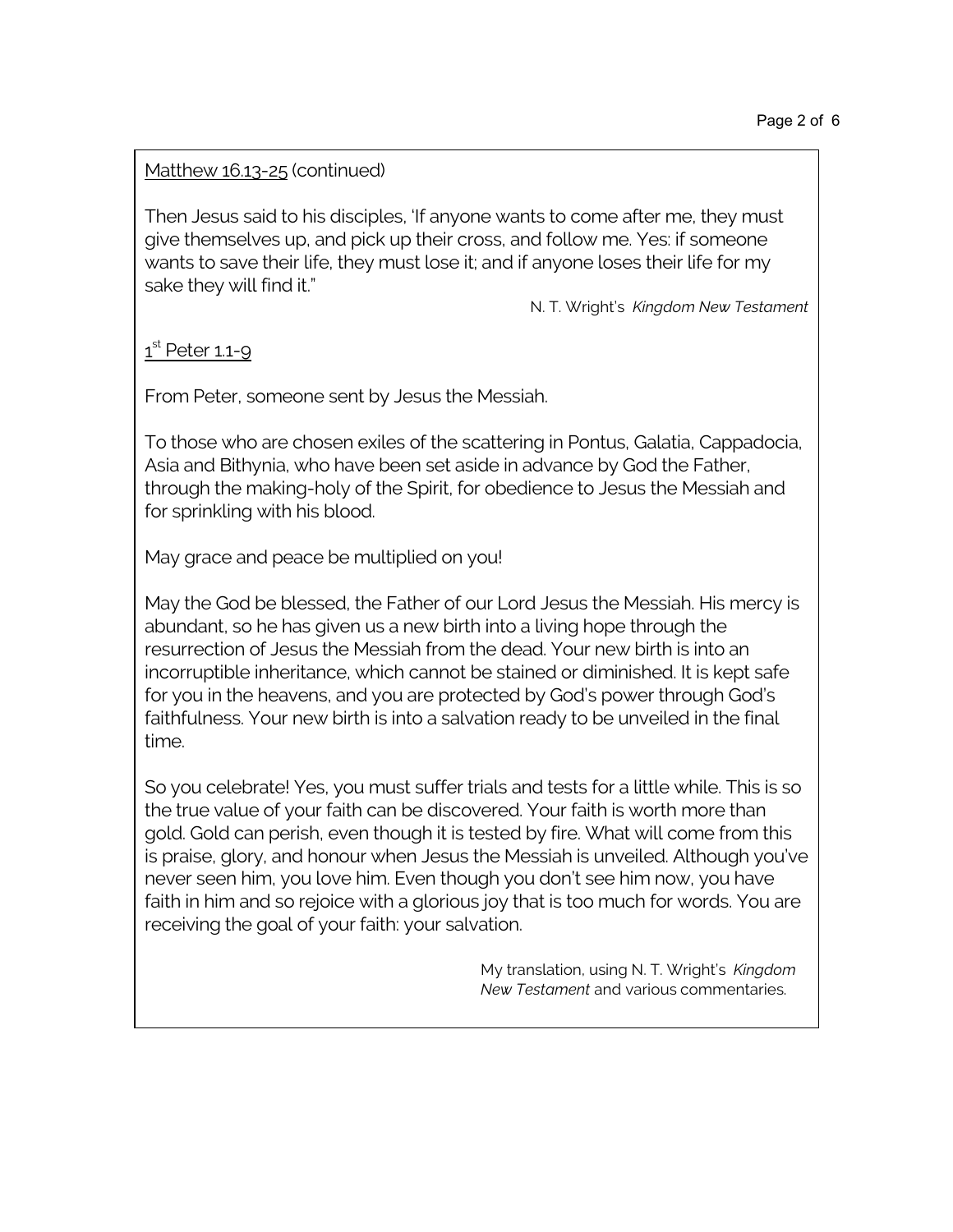*"Although you have not seen him, you love him."*

They had not seen Jesus. Peter had.<sup>1</sup>

Peter was among the first. He saw Jesus fill his empty nets with a feast of fish. Peter saw Jesus heal people. Peter saw Jesus transfigured with God's glory.

Peter saw Jesus wash *his* feet. Peter saw Jesus restore an enemy's ear, which Peter had slashed off. Peter saw Jesus' pain as Peter denied even knowing him.

Peter saw Jesus command us to live with abundant forgiveness, and saw Jesus forgive him, again and again and again.

Peter did not see Jesus crucified; he had run away. But he saw the tomb, empty. He saw Jesus resurrected and alive.

Peter's actual name was *Shim'on*, Simon. Jesus renamed him, *Kephas*. It means "Rock." In Greek, that's *Peter*.

What sort of rock would this Peter turn out to be?

We heard it in our first Bible reading this morning. Peter saw that Jesus is the Christ, God's King for God's People. But when Jesus turned to talk about himself crucified, Peter could not see. Peter objected. Jesus called him *Satan*, Tempter, the Rock trying to trip Jesus up.

But even stumbling Peter is the Rock on which Jesus built his Church-community. Jesus commissioned this broken Rock, to care for and feed Jesus' people.

As part of his caring and feeding, Peter writes this letter to some who had not seen Jesus. Perhaps he is remembering Jesus' promise to Thomas, and so trusts those who have not seen Jesus can yet believe and be blessed.

Most critical scholars do not believe that Peter the apostle of Jesus wrote this letter. I'm very much a non-expert. Still, I've looked at the arguments against Petrine authorship, and they seem quite unconvincing, resting on unproven assumptions. I think Peter likely employed an *amaneuensis*, perhaps Silvanus (5:12), who did the writing based on what Peter dictated to him. This was a common practice, and would easily explain the cultured style of Greek we find in the letter.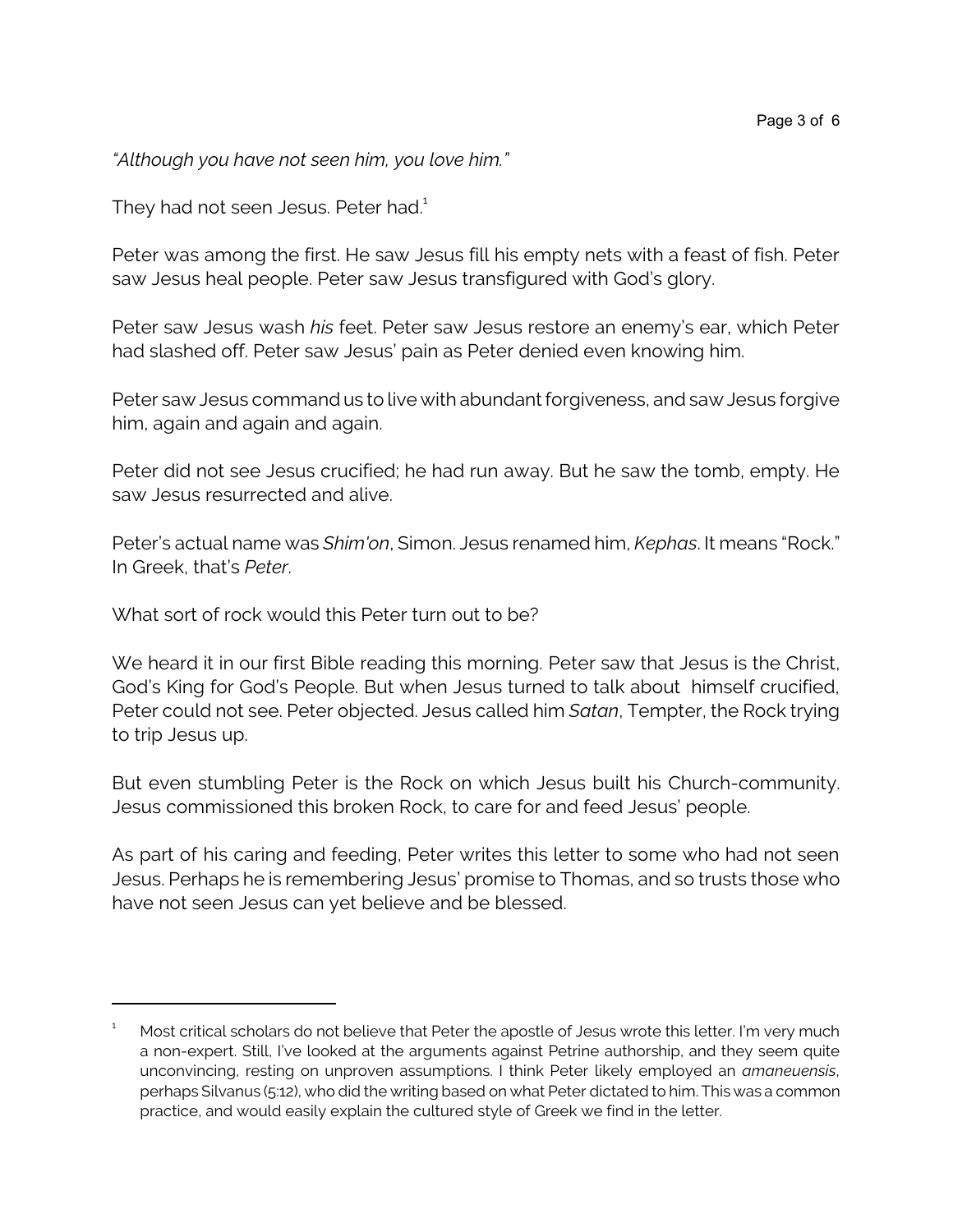Even in storms.

You know, life. And all that life crashes into you. In The Princess Bride, the Dread Pirate Roberts said, *"Life is pain. Anyone who says otherwise is selling something."* Well, I have nothing to sell. I doubt you'd buy anyway. You know better.

One of the wisdoms of these days is that we are all in the same storm which, unbelievable, grows stormier. Same storm. Different boats. We're experiencing this pandemic differently. Factory workers are suffering more thanpeople like me who can work from home. Poorer folk are suffering more than the better off. Indigenous people, people of colour, recent arrivals to Canada . . . there are reasons some neighbourhoods are hot spots, and reasons why leaders are slow to see that. They're calling this financial crisis a "She-session" because it's hitting women particularly hard. Within these important generalizations, of course it all varies from person to person, circumstance to circumstance, different personalities, different measures of luck.

This is one storm. Sure, there is more to life than pain; the Dread Pirate Roberts was pessimistic. Yet every life includes pain. Suffering is inclusive, everyone's unwelcomed guest. No one is exempt. Christians are not exempted. Anyone who says otherwise is selling something.

III

Actually, if you're walking along with Jesus, expect storms.

Peter's letter-recipients, though they have not seen, deeply love Jesus. They trust him and give their allegiance to him.

And they are in storms. The same sorts of things we all can go through. Trusting Jesus has not changed that. Trusting Jesus has added to it. Because of their new commitment, and the things they are now doing or have stopped doing because they belong to Jesus, they are facing increasing hardship. Hostility from friends, neighbours, in their workplaces, within their families. Jesus has not made things easier for them. He's made life harder.

So why bother? Why stick with Jesus?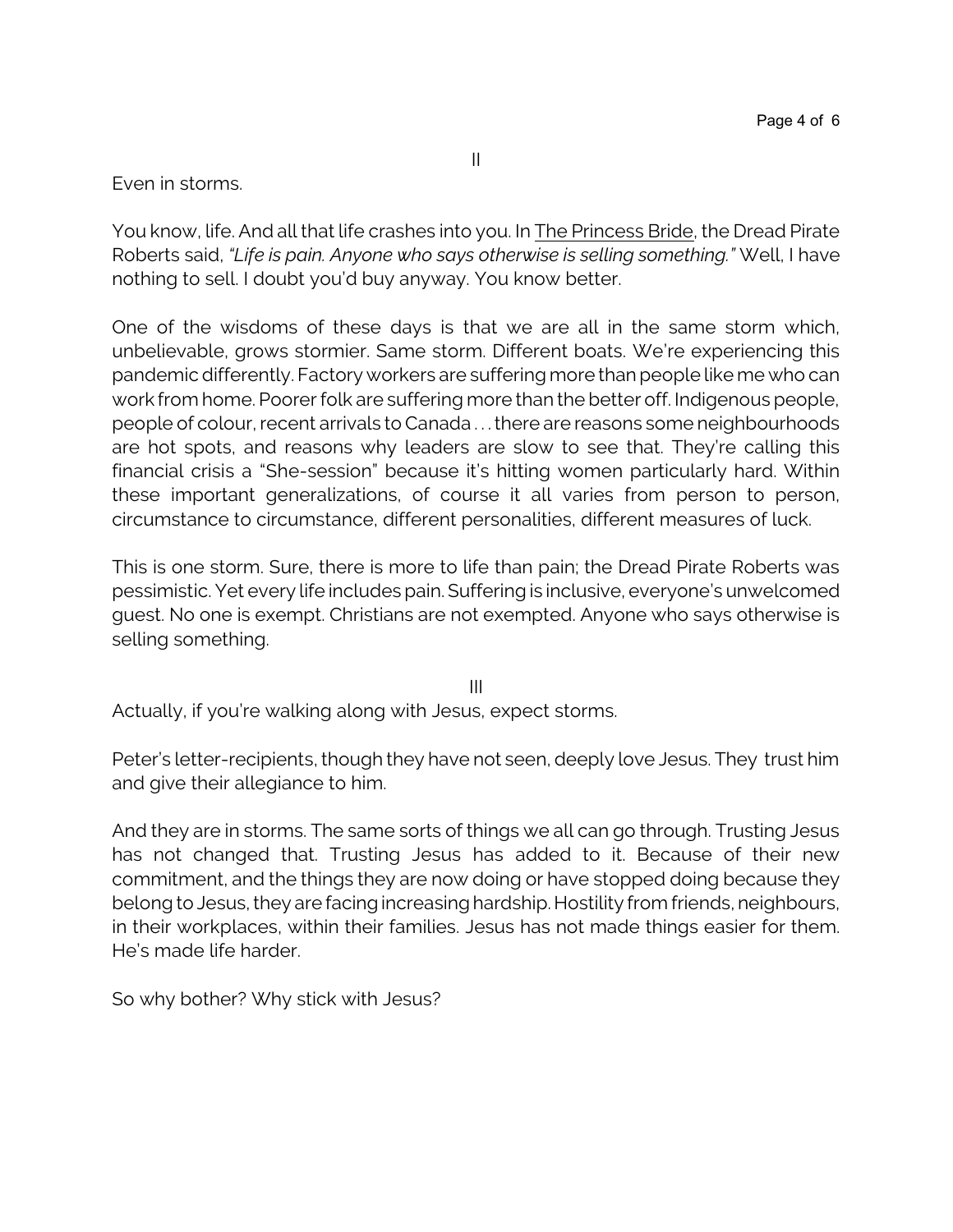Peter once saw Jesus in the midst of a storm, a real on-the-sea tempest. Jesus wasn't with them. They were in a boat, experienced sailors but struggling hard. Then they saw Jesus walking toward them, over the water. They were terrified!

But because he knew it was Jesus, Peter begged to walk over to him, on the water.<sup>2</sup> And Jesus said, *"Come."*

Following Jesus means stepping into storms.

IV

So when disease, plague, and pandemic have broken out through the ages, instead of fleeing with everyone else, some Christians have stayed to care for those who could not. They suffer alongside them. They've stepped into the storm.

When others have faced prejudice, discrimination, persecution, genocide, Jesus-lovers have stood alongside them, used their voice to speak up for them, sheltered them, hidden them, died alongside them. They've stepped into storms of injustice, because that's where Jesus is.

When others have less, Jesus-believers have given away more — their money, their time, their abilities — generously and joyfully. They've stepped into the storms of need, because that's where Jesus is, and they love to be with him.

When Jesus-delighters, in some places, are ridiculed they return with kindness; when harassed respond with gentleness; endure persecution with perseverance; and sometimes meet their deaths, but with prayers of love on their lips. Jesus is with them, and so they experience a joy beyond words.

Our inkling might be to say that, unlike us, these people are extraordinary. Usually they are not. They are ordinary people.

They are not storm chasers. They have not sought out suffering. That's not what this is about. But when the storms come up around them, and they've seen Jesus in the midst of the storm, they've said, *"Lord, bring me to yourself."*

Storms vary in size, intensity, duration. A storm Jesus calls you to step into will be different from someone else's. It will be where he wants *you* to be.

Matthew 14.22-33.